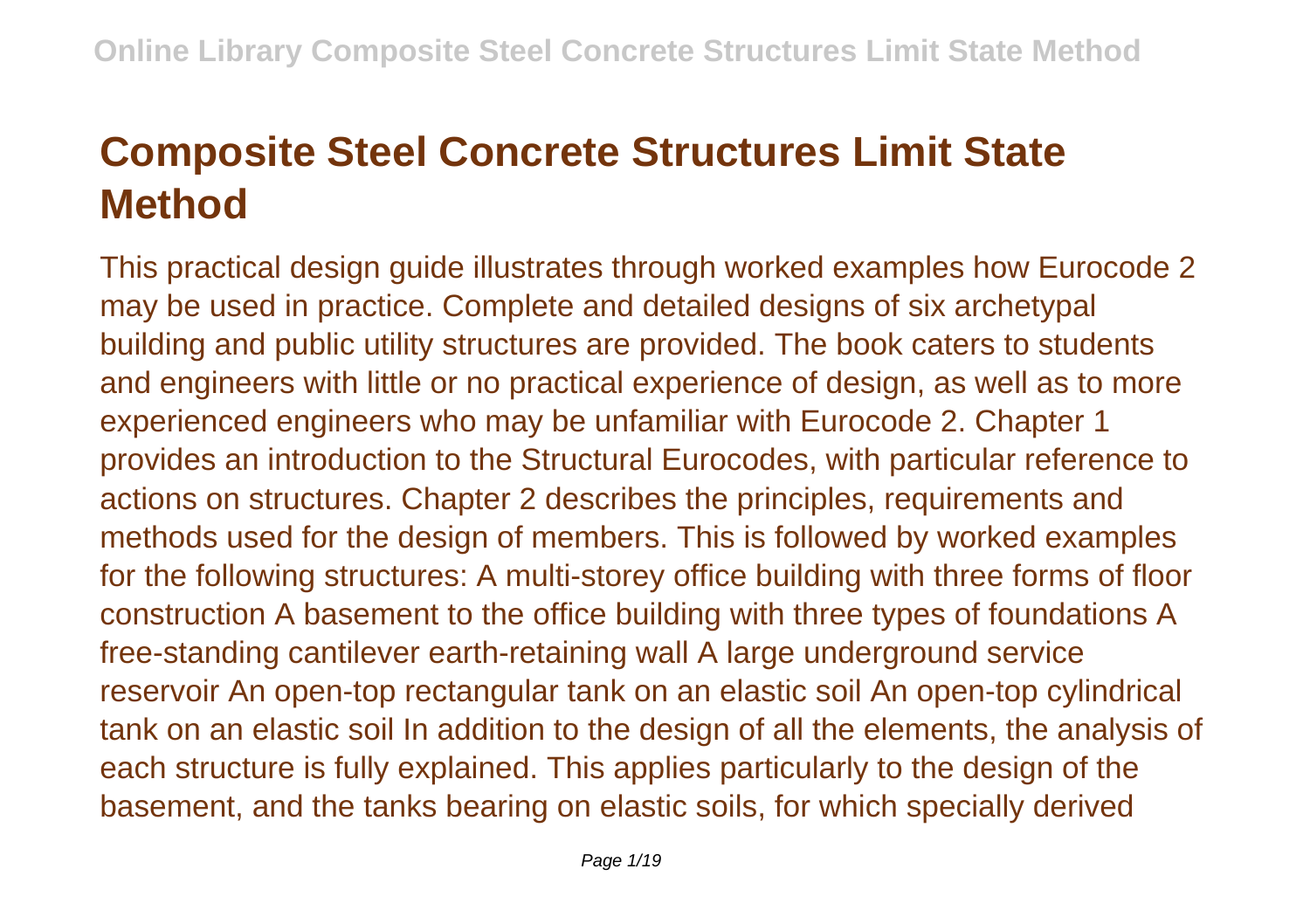tables are included in appendices to the book. The calculations are complemented by reinforcement drawings in accordance with the recommendations in the third edition (2006) of the Standard method of detailing structural concrete, with commentaries on the bar arrangements. This book can be used as a stand-alone publication, or as a more detailed companion to Reynolds's Reinforced Concrete Designer's Handbook, now in its 11th edition. The comprehensive treatment of the designs, and the variety of structures considered, make this a unique and invaluable work.

An examination of creative systems in structural and construction engineering taken from conference proceedings. Topics covered range from construction methods, safety and quality to seismic response of structural elements and soils and pavement analysis.

This book is aimed at developing the elementary analysis skills, familiarity and intuitive feel for composite construction that is required by undergraduate and graduate students, and by structural engineers. It does not require a prior knowledge of advanced analysis and design techniques, but builds on simple concepts such as statics and the mechanics of materials. A topic is first introduced by a brief description, with numerous carefully-chosen examples forming an integral part of the main text. Working through the examples allows Page 2/19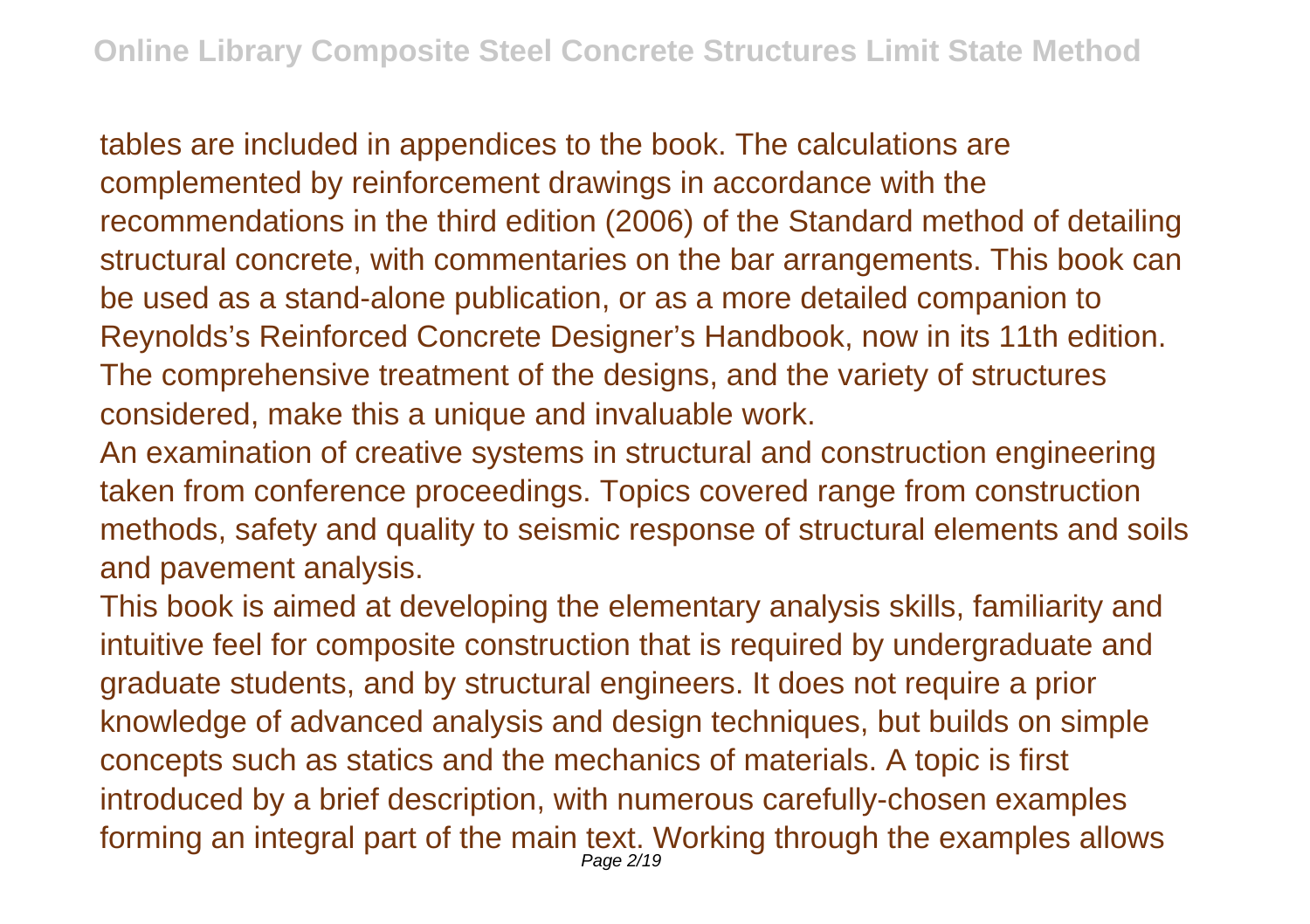the reader to gain a full understanding of the subject, as a technique is illustrated by its application to the design of new structures, or the important area of assessing and upgrading existing structures. The techniques described for the analysis of standard structures form a basis for understanding the way composite structures work, and these techniques are applied to many non-standard forms of composite construction that are rarely covered in national standards, if at all. The book is an essential purchase for all undergraduate and postgraduate students of structural and civil engineering, as well as all practitioners.

This book collects 4 keynote and 15 theme lectures presented at the 2nd European Conference on Earthquake Engineering and Seismology (2ECEES), held in Istanbul, Turkey, from August 24 to 29, 2014. The conference was organized by the Turkish Earthquake Foundation - Earthquake Engineering Committee and Prime Ministry, Disaster and Emergency Management Presidency under the auspices of the European Association for Earthquake Engineering (EAEE) and European Seismological Commission (ESC). The book's nineteen state-of-the-art chapters were written by the most prominent researchers in Europe and address a comprehensive collection of topics on earthquake engineering, as well as interdisciplinary subjects such as engineering seismology and seismic risk assessment and management. Further topics Page 3/19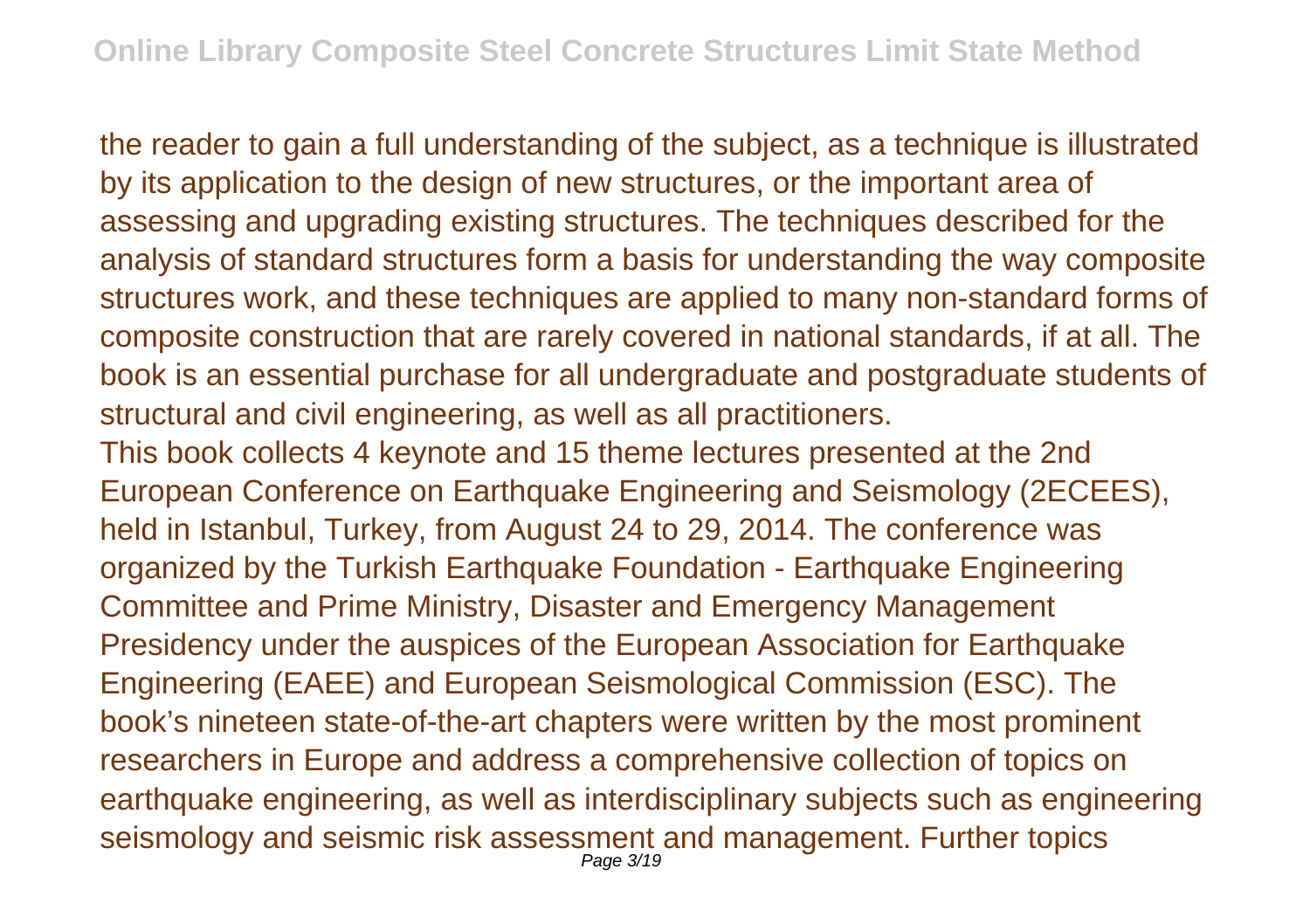include engineering seismology, geotechnical earthquake engineering, seismic performance of buildings, earthquake-resistant engineering structures, new techniques and technologies, and managing risk in seismic regions. The book also presents the First Professor Inge Lehmann Distinguished Award Lecture given by Prof. Shamita Das in honor of Prof. Dr. Inge Lehmann. The aim of this work is to present the state-of-the art and latest practices in the fields of earthquake engineering and seismology, with Europe's most respected researchers addressing recent and ongoing developments while also proposing innovative avenues for future research and development. Given its cutting-edge conten t and broad spectrum of topics, the book offers a unique reference guide for researchers in these fields. Audience: This book is of interest to civil engineers in the fields of geotechnical and structural earthquake engineering; scientists and researchers in the fields of seismology, geology and geophysics. Not only scientists, engineers and students, but also those interested in earthquake hazard assessment and mitigation will find in this book the most recent advances.

The ICAMEST 2015 Conference covered new developments in advanced materials and engineering structural technology. Applications in civil, mechanical, industrial and material science are covered in this book. Providing high-quality, Page 4/19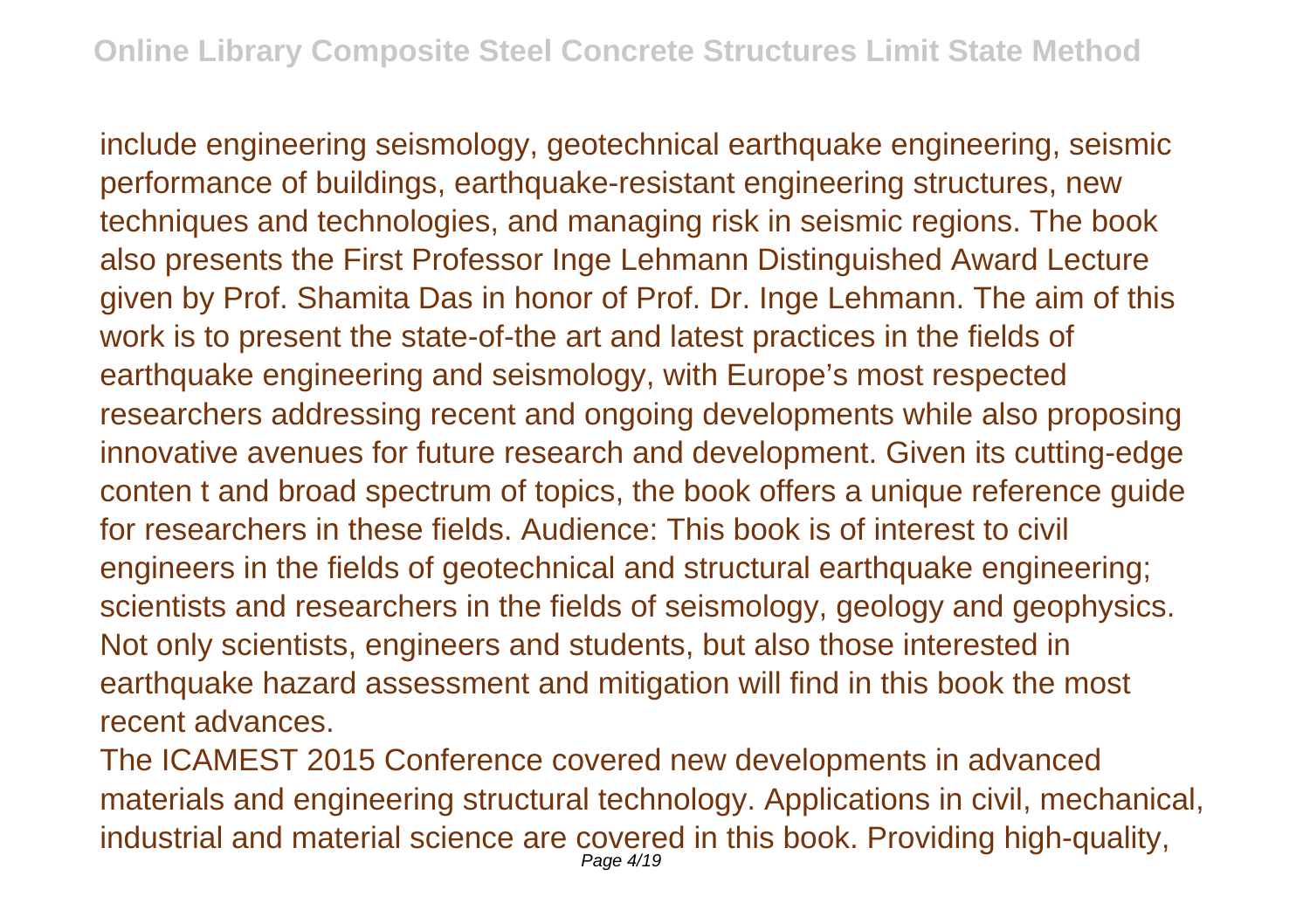scholarly research, addressing developments, applications and implications in the field of structural health monitoring, construction safety and management, sensors and measurements. This volume contains new models for nonlinear structural analysis and applications of modeling identification. Furthermore, advanced chemical materials are discussed with applications in mechanical and civil engineering and for the maintenance of new materials. In addition, a new system of pressure regulating and water conveyance based on small and middle hydropower stations is discussed. An experimental investigation of the ultimate strength and behavior of the three types of steel tubular K-joints was presented. Furthermore, real-time and frequency linear and nonlinear modeling performance of materials of structures contents were concluded with the notion of a fully brittle material, and this approach is implemented in the book by outlining a finiteelement method for the prediction of the construction performance and cracking patterns of arbitrary structural concrete forms. This book is an ideal reference for practicing engineers in material, mechanical and civil engineering and consultants (design, construction, maintenance), and can also be used as a reference for students in mechanical and civil engineering courses. This volume addresses the specific subject of fatigue, a subject not familiar to many engineers, but still relevant for proper and good design of numerous steel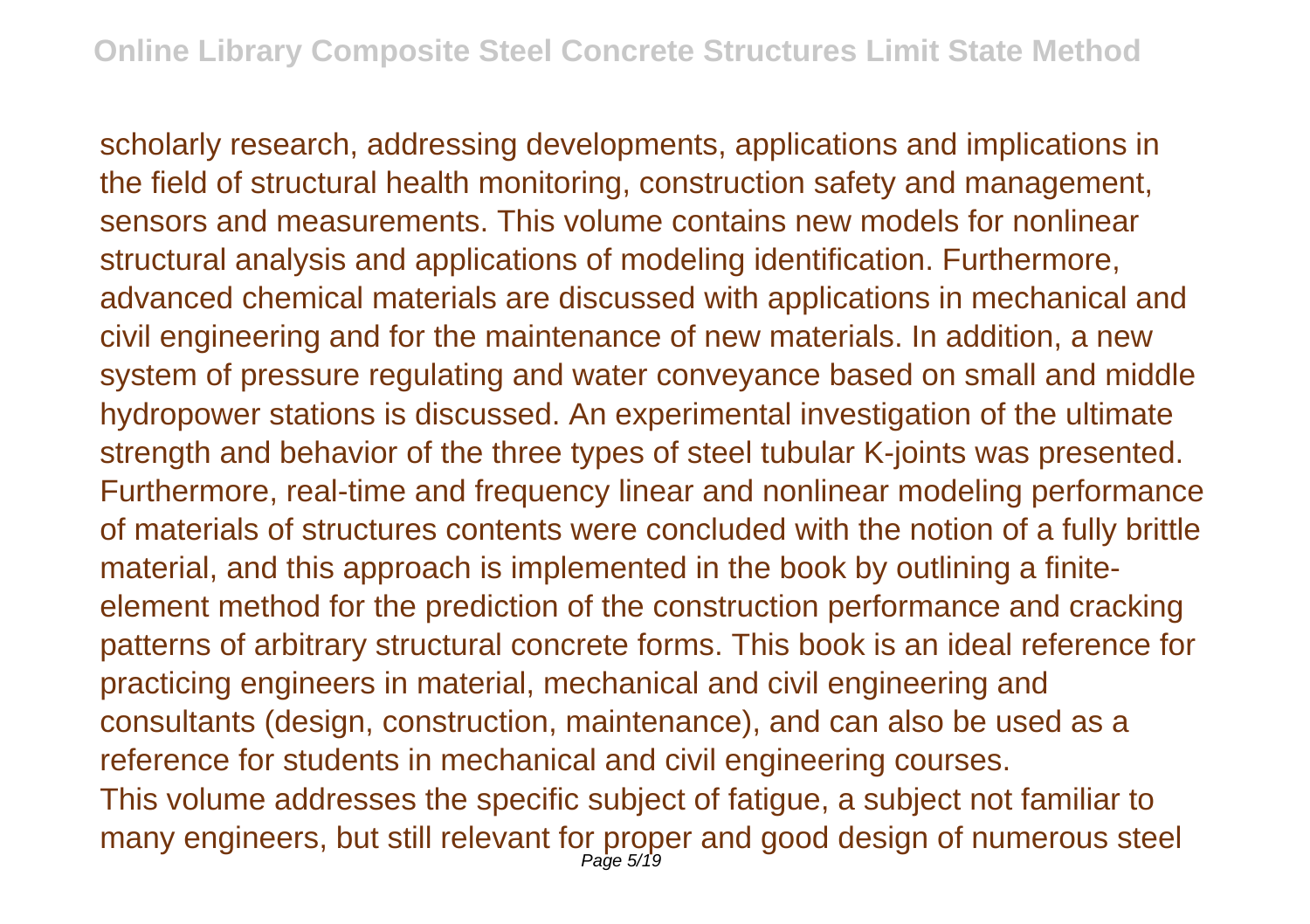structures. It explains all issues related to the subject: Basis of fatigue design, reliability and various verification formats, determination of stresses and stress ranges, fatigue strength, application range and limitations. It contains detailed examples of applications of the concepts, computation methods and verifications. High strength fibre composites (FRPs) have been used with civil structures since the 1980s, mostly in the repair, strengthening and retrofitting of concrete structures. This has attracted considerable research, and the industry has expanded exponentially in the last decade. Design guidelines have been developed by professional organizations in a number of countries including USA, Japan, Europe and China, but until now designers have had no publication which provides practical guidance or accessible coverage of the fundamentals. This book fills this void. It deals with the fundamentals of composites, and basic design principles, and provides step-by-step guidelines for design. Its main theme is the repair and retrofit of un-reinforced, reinforced and prestressed concrete structures using carbon, glass and other high strength fibre composites. In the case of beams, the focus is on their strengthening for flexure and shear or their stiffening. The main interest with columns is the improvement of their ductility; and both strengthening and ductility improvement of un-reinforced structures are covered. Methods for evaluating the strengthened structures are Page 6/19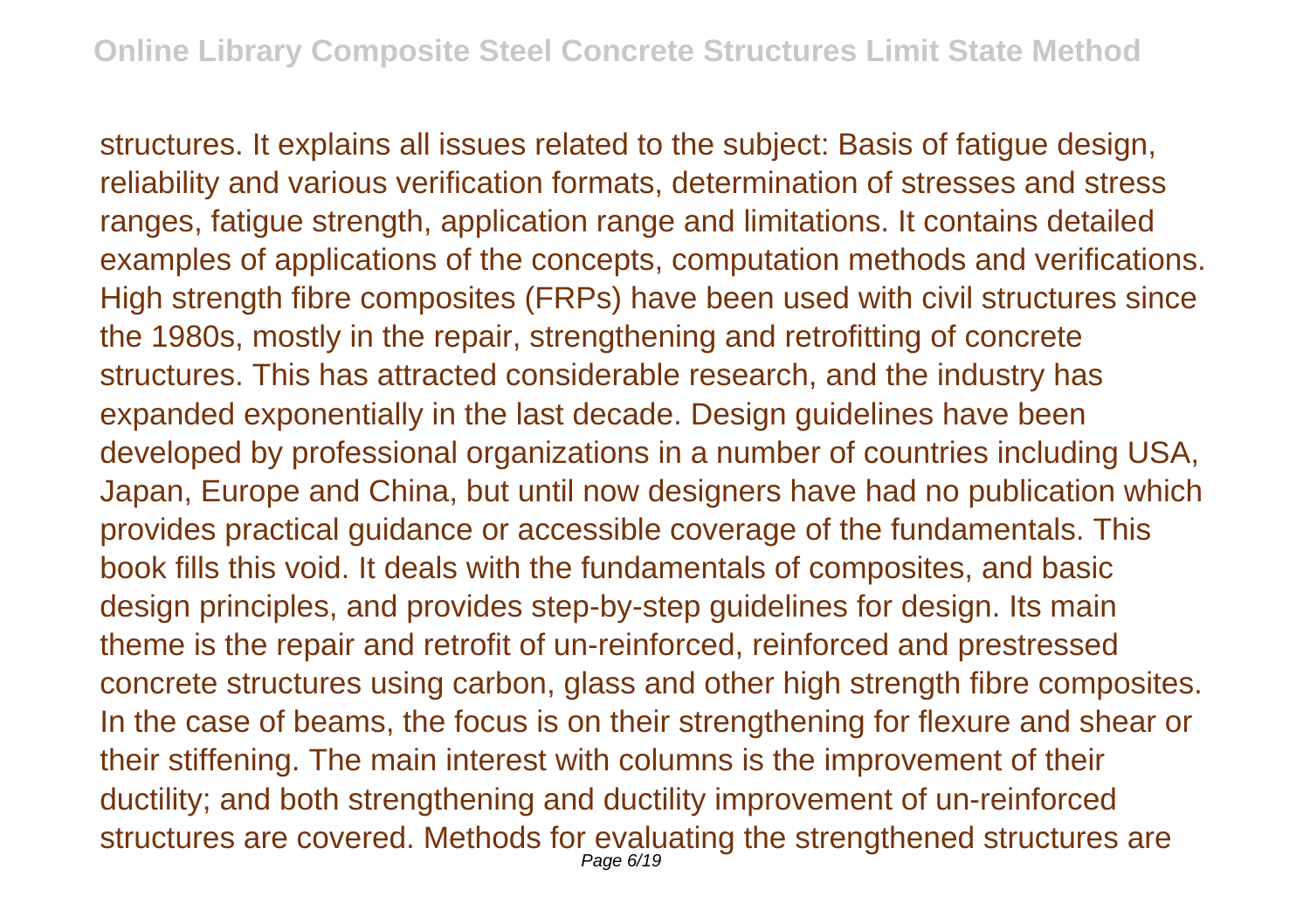presented. Step by step procedures are set out, including flow charts, for the various structural components, and design examples and practice problems are used to illustrate. As infrastructure ages worldwide, and its demolition and replacement becomes less of an option, the need for repair and retrofit of existing facilities will increase. Besides its audience of design professionals, this book suits graduate and advanced undergraduate students.

This book provides an introduction to the theory and design of composite structures of steel and concrete. Material applicable to both buildings and bridges is included, with more detailed information relating to structures for buildings. Throughout, the design methods are illustrated by calculations in accordance with the Eurocode for composite structures, EN 1994, Part 1-1, 'General rules and rules for buildings' and Part 1-2, 'Structural fire design', and their cross-references to ENs 1990 to 1993. The methods are stated and explained, so that no reference to Eurocodes is needed. The use of Eurocodes has been required in the UK since 2010 for building and bridge structures that are publicly funded. Their first major revision began in 2015, with the new versions due in the early 2020s. Both authors are involved in the work on Eurocode 4. They explain the expected additions and changes, and their effect in the worked examples for a multi-storey framed structure for a building, including resistance to fire. The book will be of interest to undergraduate and postgraduate students, their lecturers and supervisors, and to practising engineers seeking familiarity with composite structures,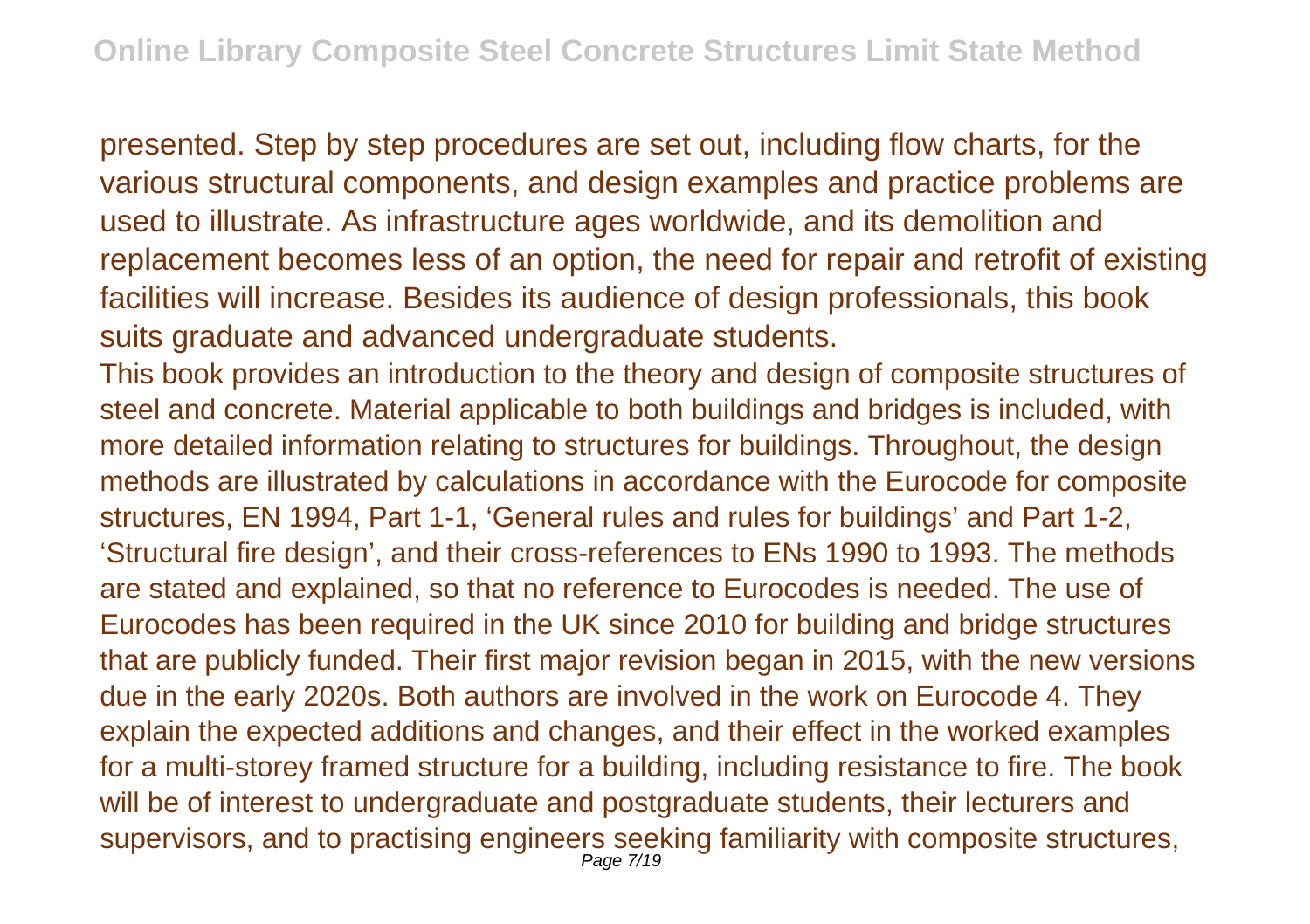the Eurocodes, and their ongoing revision.

This book sets out the basic principles of composite construction with reference to beams, slabs, columns and frames, and their applications to building structures. It deals with the problems likely to arise in the design of composite members in buildings, and relates basic theory to the design approach of Eurocodes 2, 3 and 4. The new edition is based for the first time on the finalised Eurocode for steel/concrete composite structures.

EN 1994, or Eurocode 4, specifies the principles and rules for safety, serviceability and durability of composite steel and concrete structures.

In this book, the authors present their theoretical, experimental and numerical investigations into concrete structures subjected to projectile and aircraft impacts in recent years. Innovative approaches to analyze the rigid, mass abrasive and eroding projectile penetration and perforation are proposed. Damage and failure analyses of nuclear power plant containments impacted by large commercial aircrafts are numerically and experimentally analyzed. Ultra-high performance concrete materials and structures against the projectile impact are developed and their capacities of resisting projectile impact are evaluated. This book is written for the researchers, engineers and graduate students in the fields of protective structures and terminal ballistics.

This is a collection of ten extensive review chapters by different authors.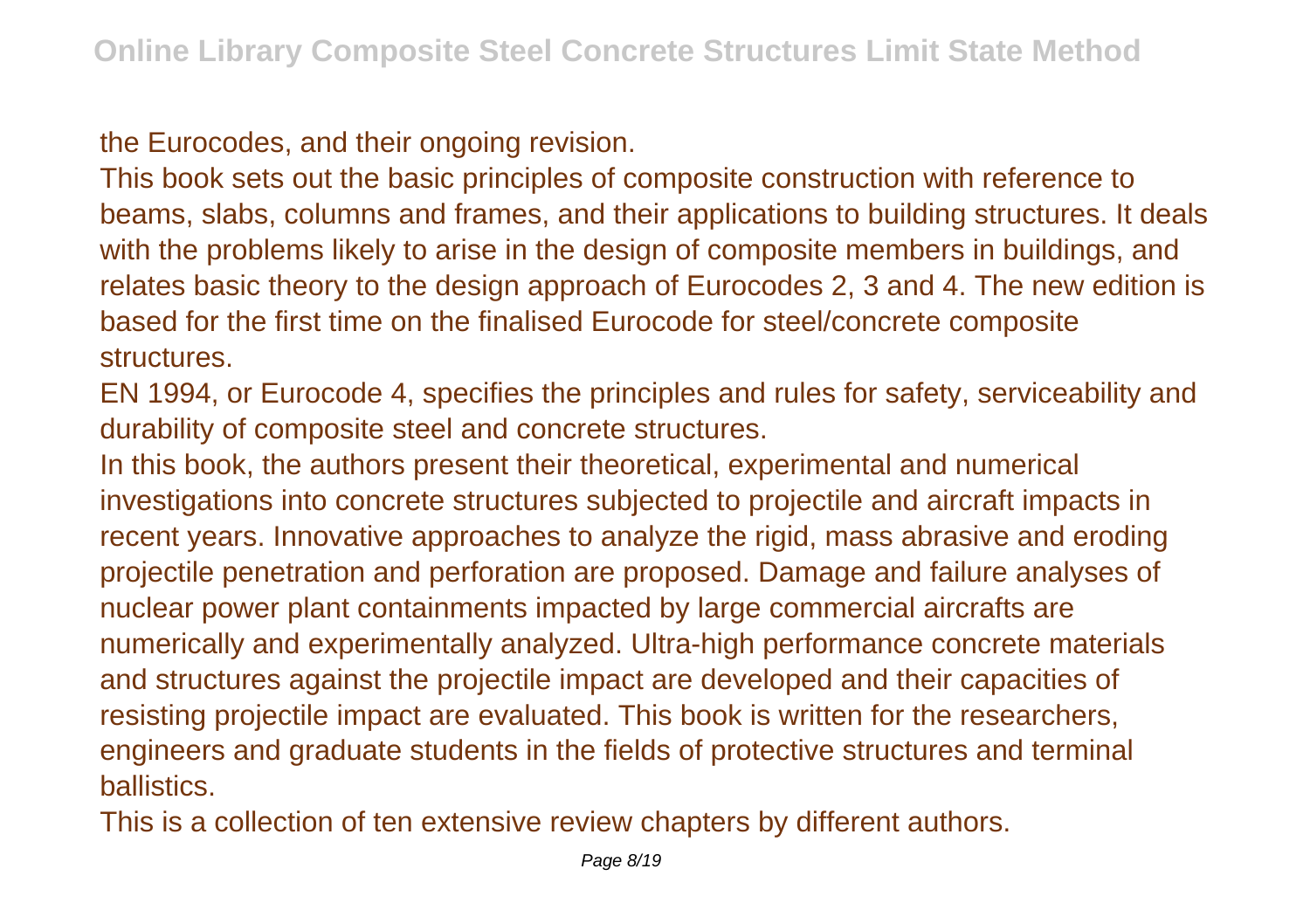This book publishes the proceedings from the Third International Workshop on Connections in Steel Structures: Behaviour, Strength and Design held in Trento, Italy, 29-31 May 1995. The workshop brought together the world's foremost experts in steel connections research, development, fabrication and design. The scope of the papers reflects state-of-the-art issues in all areas of endeavour, and manages to bring together the needs of researchers as well as designers and fabricators. Topics of particular importance include connections for composite (steel-concrete) structures, evaluation methods and reliability issues for semi-rigid connections and frames, and the impact of extreme loading events such as those imposed by major earthquakes. The book highlights novel methods and applications in the field and ensures that designers and other members of the construction industry gain access to the new results and procedures.

Steel and composite steel–concrete structures are widely used in modern bridges, buildings, sport stadia, towers, and offshore structures. Analysis and Design of Steel and Composite Structures offers a comprehensive introduction to the analysis and design of both steel and composite structures. It describes the fundamental behavior of steel and composite members and structures, as well as the current design criteria and procedures given in Australian standards AS/NZS 1170, AS 4100, AS 2327.1, Eurocode 4, and AISC-LRFD specifications. Featuring numerous step-by-step examples that clearly illustrate the detailed analysis and design of steel and composite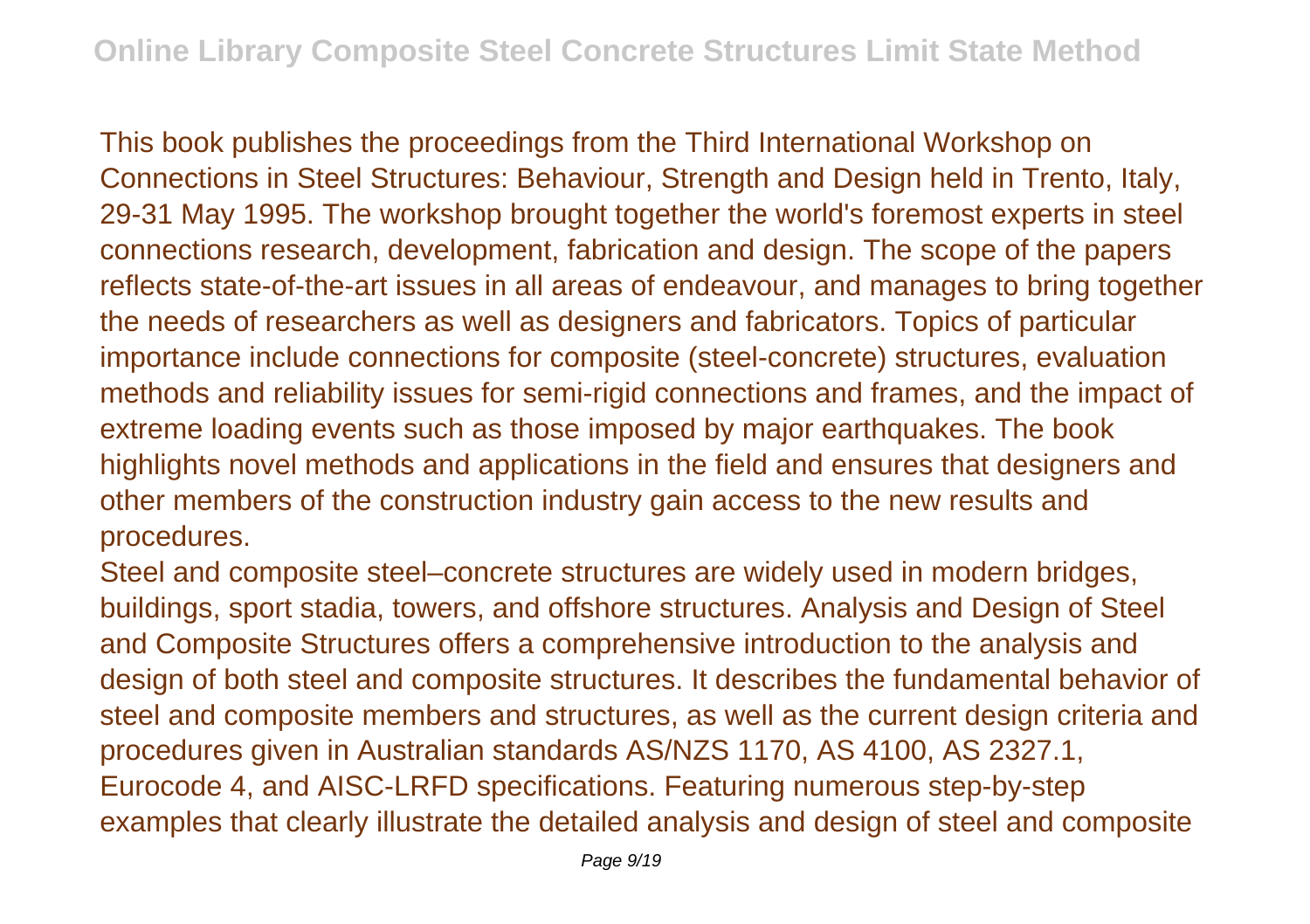members and connections, this practical and easy-to-understand text: Covers plates, members, connections, beams, frames, slabs, columns, and beam-columns Considers bending, axial load, compression, tension, and design for strength and serviceability Incorporates the author's latest research on composite members Analysis and Design of Steel and Composite Structures is an essential course textbook on steel and composite structures for undergraduate and graduate students of structural and civil engineering, and an indispensable resource for practising structural and civil engineers and academic researchers. It provides a sound understanding of the behavior of structural members and systems.

This fully revised essential reference takes into account all important aspects of building control, including new legislation up to Spring 2000 with important revisions to parts B, K, M and N. Each chapter explains the approved document. Publication lists and relevant sources of information are also included, together with annexes devoted to legislation relevant to the construction industry, determinations made by the Secretary of State and sample check lists. Building Regulations Explained will be of wide appeal to architects, planners, surveyors, builders, building control professionals (including new non-NHBC approved inspectors), regulators and students.

Provides detailed information for civil and structural engineers who want to use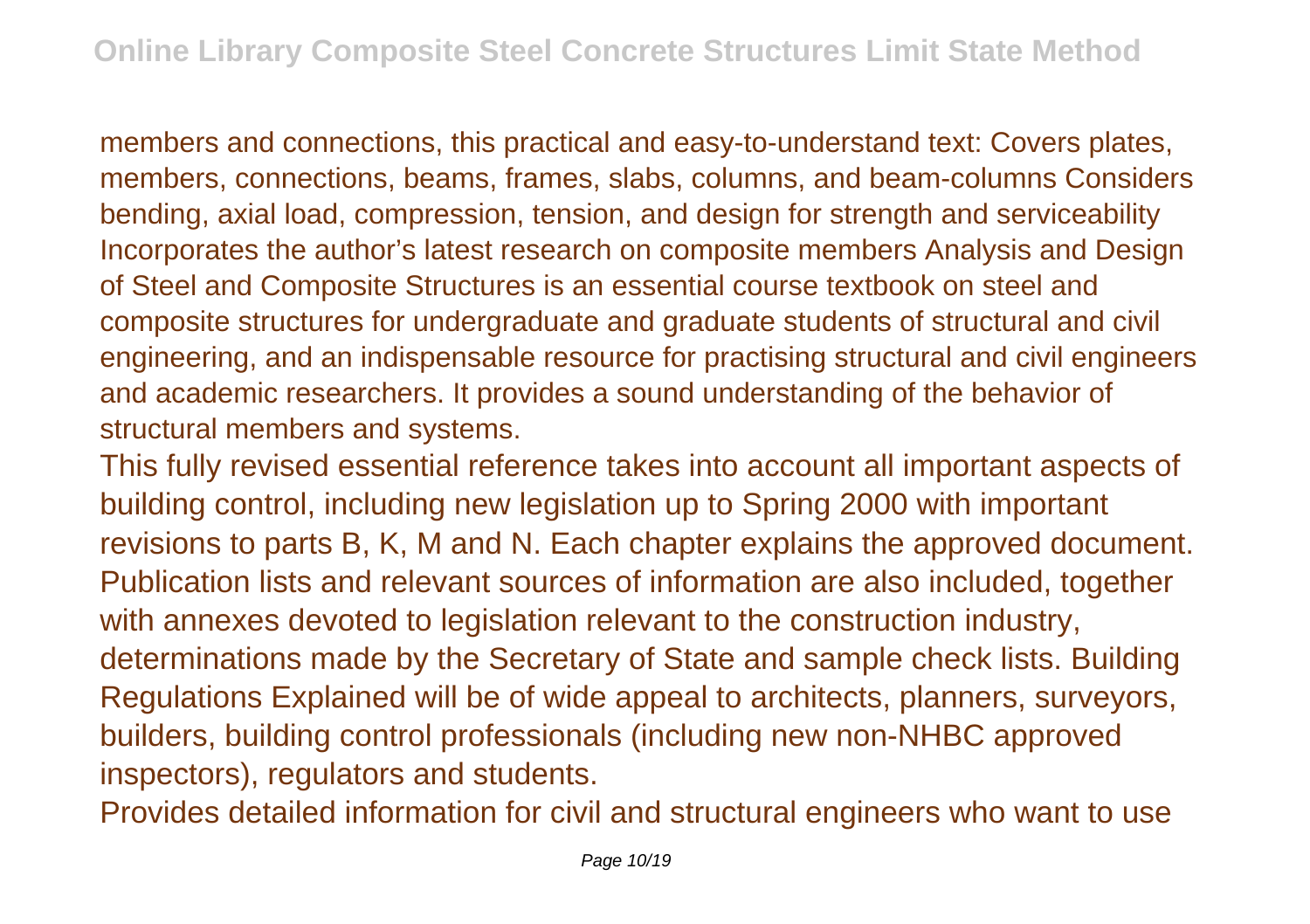Eurocode 4; Part 1-1: Design of Composite and Steel Structures. This handbook provides technical information on the background to the Eurocode and explains the relationships with other Eurocodes, particularly the close interactions with Eurocode 2 and Eurocode 3.

Recent Progress in Steel and Composite Structures includes papers presented at the XIIIth International Conference on Metal Structures (ICMS 2016, Zielona Gra, Poland, 15-17 June 2016). The contributions focus on the progress made in theoretical, numerical and experimental research, with special attention given to new concepts and algorithmic proc

The major expansion of transport networks in the twentieth century has been accompanied by extensive bridge construction. At the end of the century, the field of bridge engineering continues to grow and develop. Recent years have seen the construction of revolutionary new bridges, advances in materials and construction techniques and the development of international codes and standards aimed at producing more durable and reliable structures. Over 150 papers representing the most recent international research findings on steel and composite structures. Including steel constructions; buckling and stability; codes; composite; control; fatigue and fracture; fire; impact; joints; maintenance; plates and shells; retrofitting; seismic; space structures; steel; Page 11/19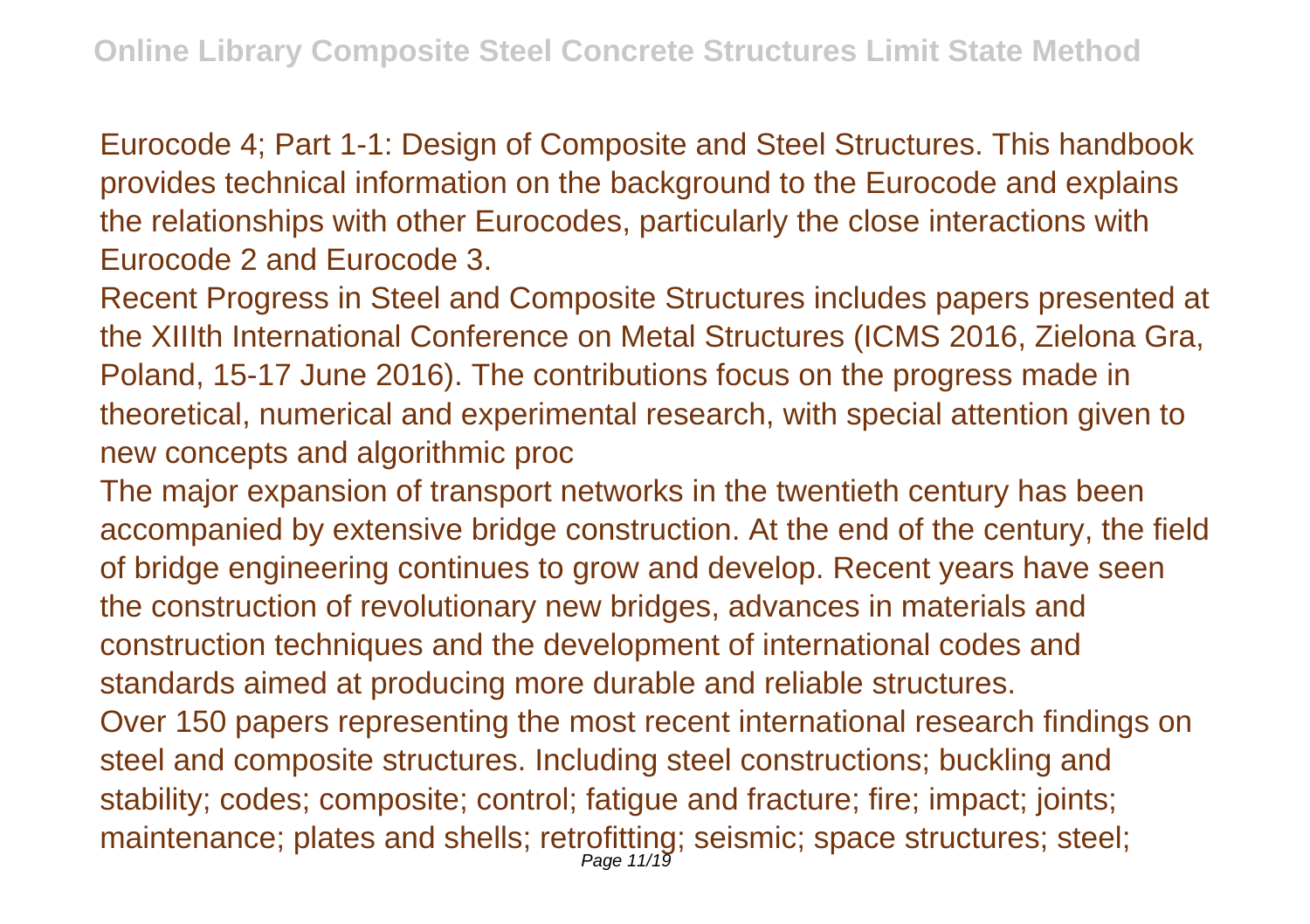structural analysis; structural components and assemblies; thin-walled structures; vibrations, and wind. A special session is dedicated on codification. A valuable source of information to researchers and practitioners in the field of steel and composite structures.

Presenting a comprehensive overview of recent developments in the field of seismic resistant steel structures, this volume reports upon the latest progress in theoretical and experimental research into the area, and groups findings in the following key sections: · performance-based design of structures · structural integrity under exceptional loading · material and member behaviour · connections · global behaviour · moment resisting frames · passive and active control · strengthening and repairing · codification · design and application Composite steel-concrete structures are the dominant structural form in the construction of steel framed buildings. Steel framed buildings represent over half of the world market for multi-storey buildings. They are also one of the most attractive building forms for meeting the new sustainability agendas of governments worldwide. Steel framed structures provide building owners with greater flexibility and there are future moves to enable them to be made demountable. Demountability provides a particular advantage over traditional reinforced and prestressed concrete structures which can prove highly Page 12/19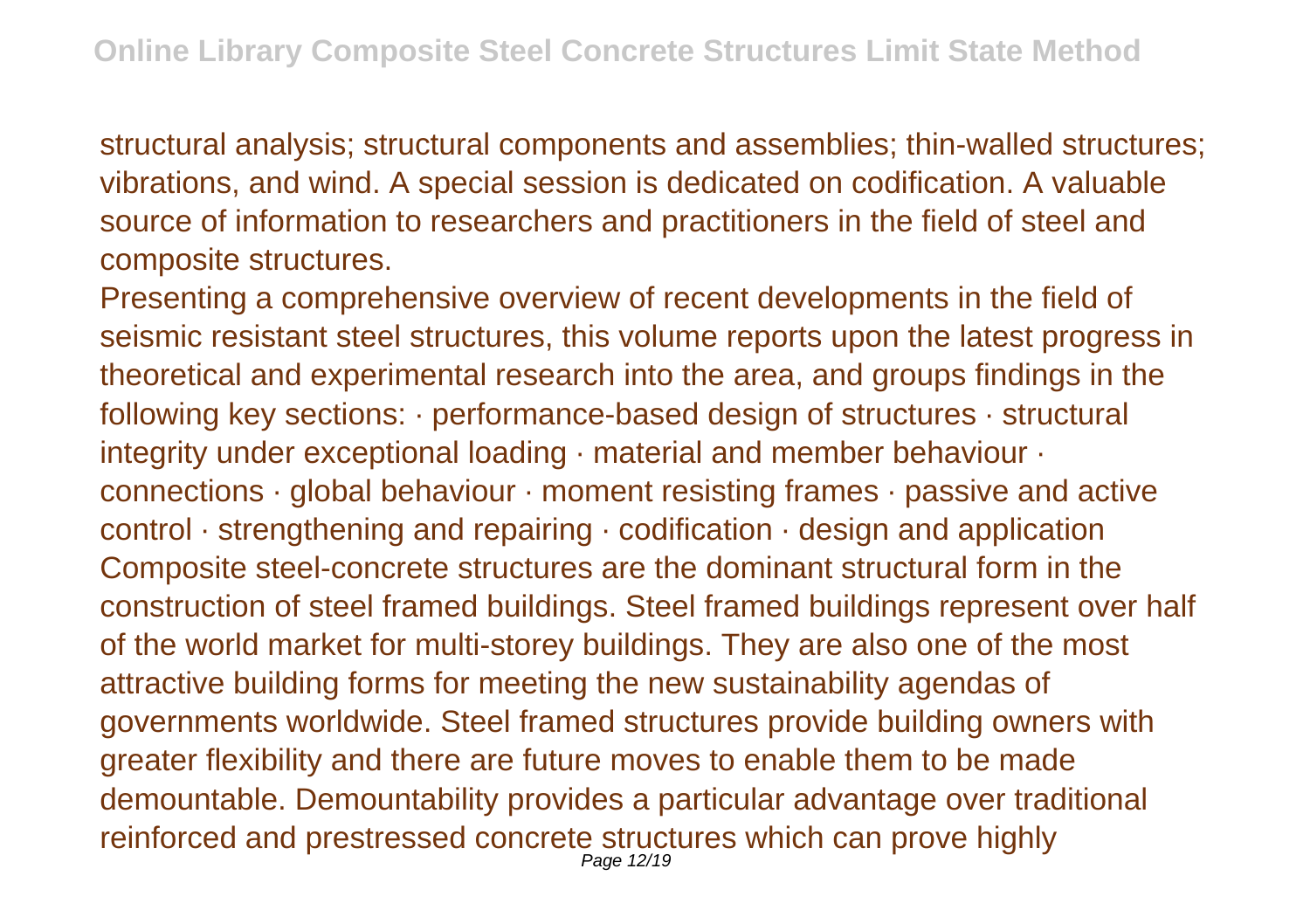problematic and hazardous when decommissioned. This book highlights the rapid developments in the understanding of the behaviour and design of composite-steel concrete structures, and links them to a range of international standards. It offers an in-depth treatment of the fundamental behaviour and design of composite steel-concrete building structures incorporating beams, columns, joints, slabs and systems. It also addresses the needs created by the increasing internationalisation of consulting engineering practices, as structural engineers have to be adept in design provisions from more than their home nation, by tying the practical applications of the basic methods to Australian, Chinese, European and United States standards.

Behaviour of Steel Structures in Seismic Areas comprises the latest progress in both theoretical and experimental research on the behaviour of steel structures in seismic areas. The book presents the most recent trends in the field of steel structures in seismic areas, with particular reference to the utilisation of multi-level performance bas

This book details the basic concepts and the design rules included in Eurocode 3 Design of steel structures: Part 1-8 Design of joints Joints in composite construction are also addressed through references to Eurocode 4 Design of composite steel and concrete structures Part 1-1: General rules and rules for buildings. Attention has to be duly paid to the joints when designing a steel or composite structure, in terms of the global safety of the construction, and also in terms of the overall cost, including fabrication, transportation and erection. Therefore, in this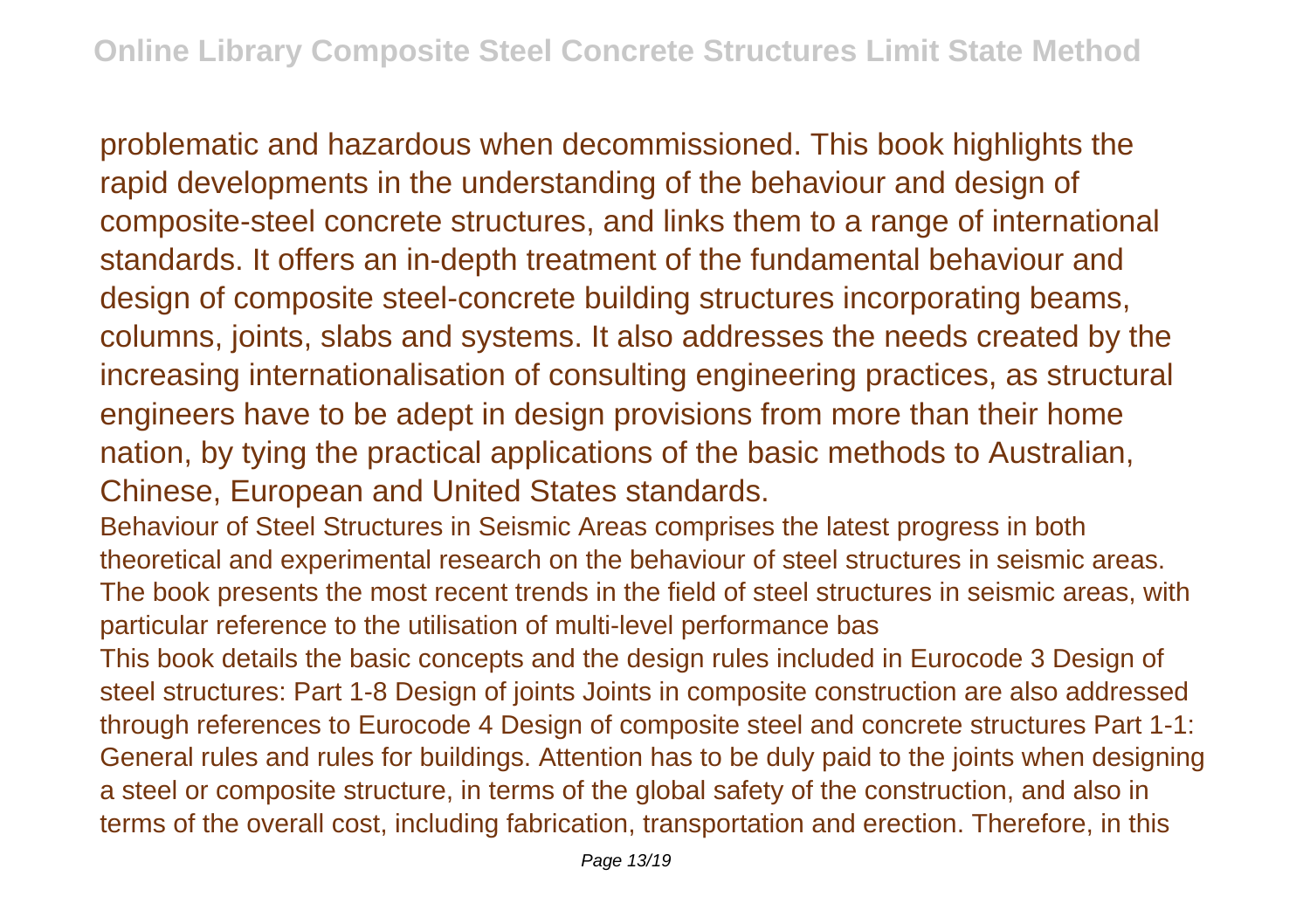book, the design of the joints themselves is widely detailed, and aspects of selection of joint configuration and integration of the joints into the analysis and the design process of the whole construction are also fully covered. Connections using mechanical fasteners, welded connections, simple joints, moment-resisting joints and lattice girder joints are considered. Various joint configurations are treated, including beam-to-column, beam-to-beam, column bases, and beam and column splice configurations, under different loading situations (axial forces, shear forces, bending moments and their combinations). The book also briefly summarises the available knowledge relating to the application of the Eurocode rules to joints under fire, fatigue, earthquake, etc., and also to joints in a structure subjected to exceptional loadings, where the risk of progressive collapse has to be mitigated. Finally, there are some worked examples, plus references to already published examples and to design tools, which will provide practical help to practitioners.

Protecting the natural environment and promoting sustainability have become important objectives, but achieving such goals presents myriad challenges for even the most committed environmentalist. American Environmentalism: Philosophy, History, and Public Policy examines whether competing interests can be reconciled while developing consistent, coherent, effective public policy to regulate uses and protection of the natural environment without destroying the national economy. It then reviews a range of possible solutions. The book delves into key normative concepts that undergird American perspectives on nature by providing an overview of philosophical concepts found in the western intellectual tradition, the presuppositions inherent in neoclassical economics, and anthropocentric (human-centered) and biocentric (earth-centered) positions on sustainability. It traces the evolution of attitudes Page 14/19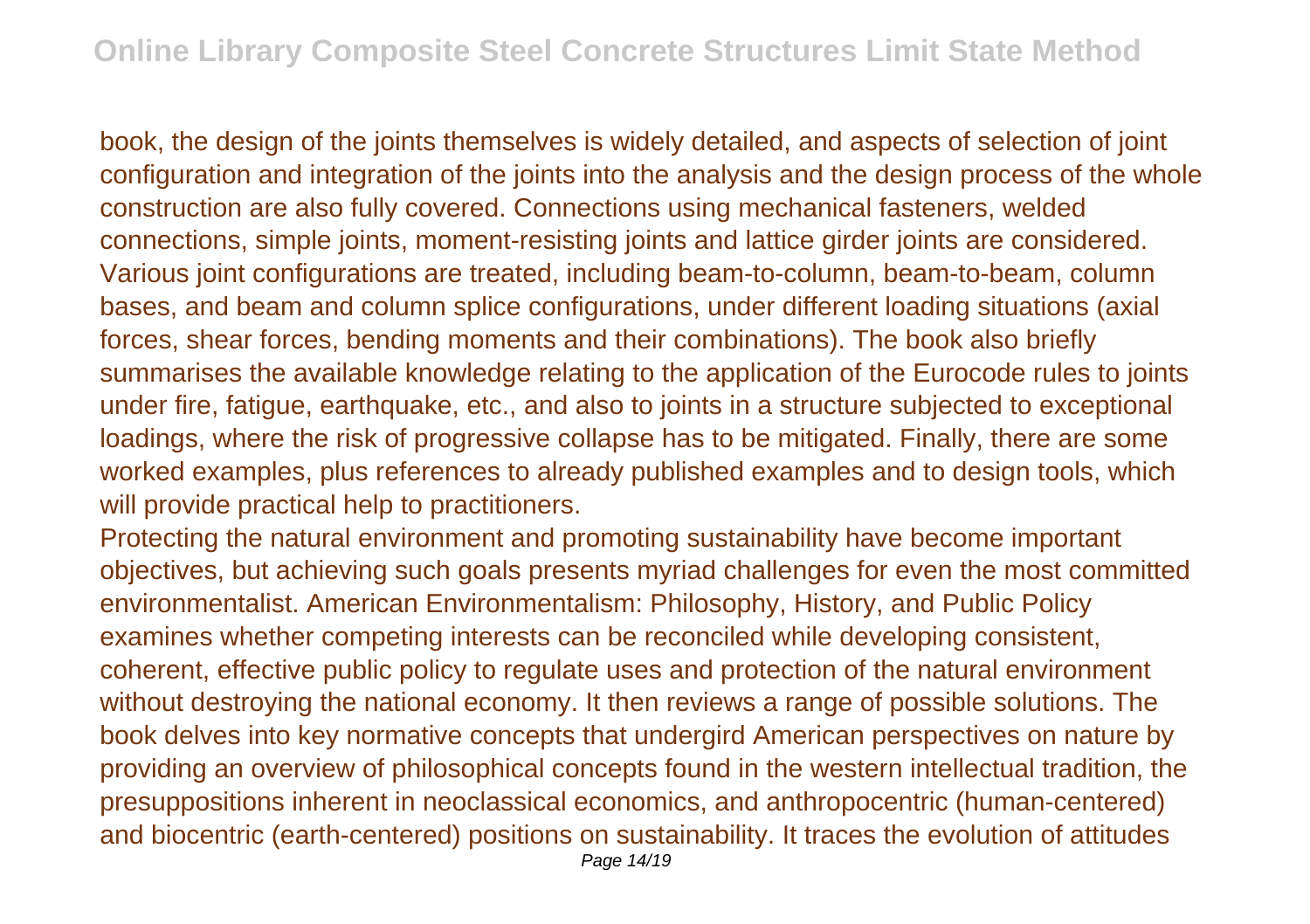about nature from the time of the Ancient Greeks through Europeans in the Middle Ages and the Renaissance, the Enlightenment and the American Founders, the nineteenth and twentieth centuries, and up to the present. Building on this foundation, the author examines the political landscape as non-governmental organizations (NGOs), industry leaders, and government officials struggle to balance industrial development with environmental concerns. Outrageous claims, silly misrepresentations, bogus arguments, absurd contentions, and overblown prophesies of impending calamities are bandied about by many parties on all sides of the debate—industry spokespeople, elected representatives, unelected regulators, concerned citizens, and environmental NGOs alike. In lieu of descending into this morass, the author circumvents the silliness to explore the crucial issues through a more focused, disciplined approach. Rather than engage in acrimonious debate over minutiae, as so often occurs in the context of "green" claims, he recasts the issue in a way that provides a cohesive look at all sides. This effort may be quixotic, but how else to cut the Gordian knot? Composite Steel and Concrete Structures: Fundamental Behaviour (Second Edition)Fundamental BehaviourElsevier

Combining a theoretical background with engineering practice, Design of Steel-Concrete Composite Bridges to Eurocodes covers the conceptual and detailed design of composite bridges in accordance with the Eurocodes. Bridge design is strongly based on prescriptive normative rules regarding loads and their combinations, safety factors, material proper This volume strives to give comprehensive information about the main aspects of the behaviour and limit states of steel plated structures. In following this objective, the volume presents a complete scientific background (profiting from the fact that the authors of the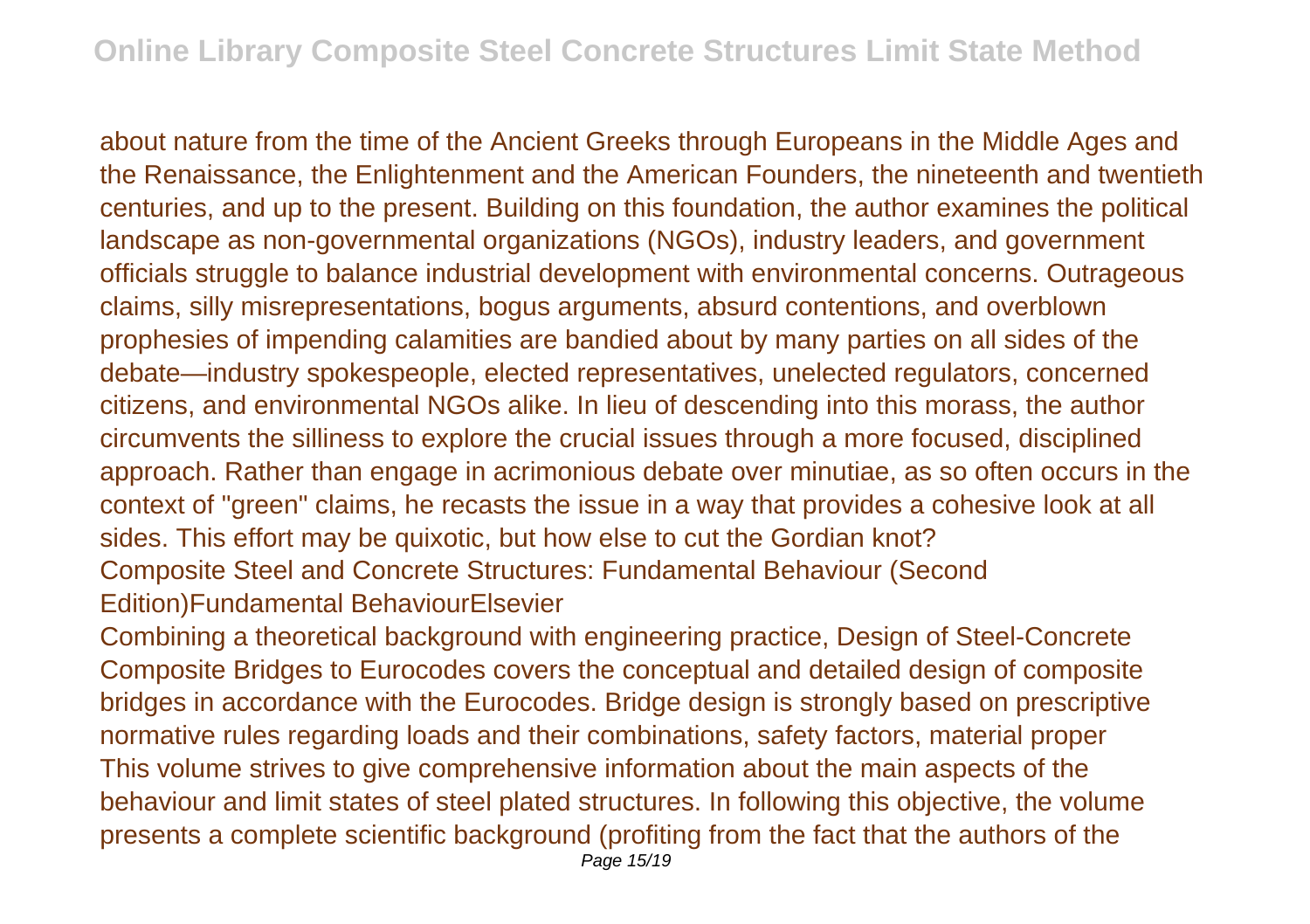individual parts of the publication have personally been very active in the corresponding fields of research for an extended period of time), but also establishes design recommendations, procedures and formulae. The significance of the volume may be seen in its challenging current concepts of the analysis of steel plated structures, encouraging progress in the field, and thereby establishing an advanced basis for a more reliable and economical design. The fourth edition of this popular steel structures book contains references to both Eurocodes and British Standards. All the material has been updated where necessary, and new and revised worked examples are included. Sections on the meaning, the purpose and limits of structural design, sustainable steel building and energy saving have been updated. The initial chapters cover the essentials of structural engineering and structural steel design. The remainder of the book is dedicated to a detail examination of the analysis and design of selected types of structures, presenting complex designs in an understandable and userfriendly way. These structures include a range of single and multi-storey buildings, floor systems and wide-span buildings. Each design example is illustrated with applications based on current Eurocodes or British Standard design data, thus assisting the reader to share in the environment of the design process that normally takes place in practical offices and develop real design skills. Two new chapters on the design of cased steel columns and plate girders with and without rigid end posts to EC4 & EC3 are included too. References have been fully updated and include useful website addresses. Emphasis is placed on practical design with a view to helping undergraduate students and newly qualified engineers bridge the gap between academic study and work in the design office. Practising engineers who need a refresher course on up-to-dates methods of design and analysis to EC3 and EC4 will also find the book Page 16/19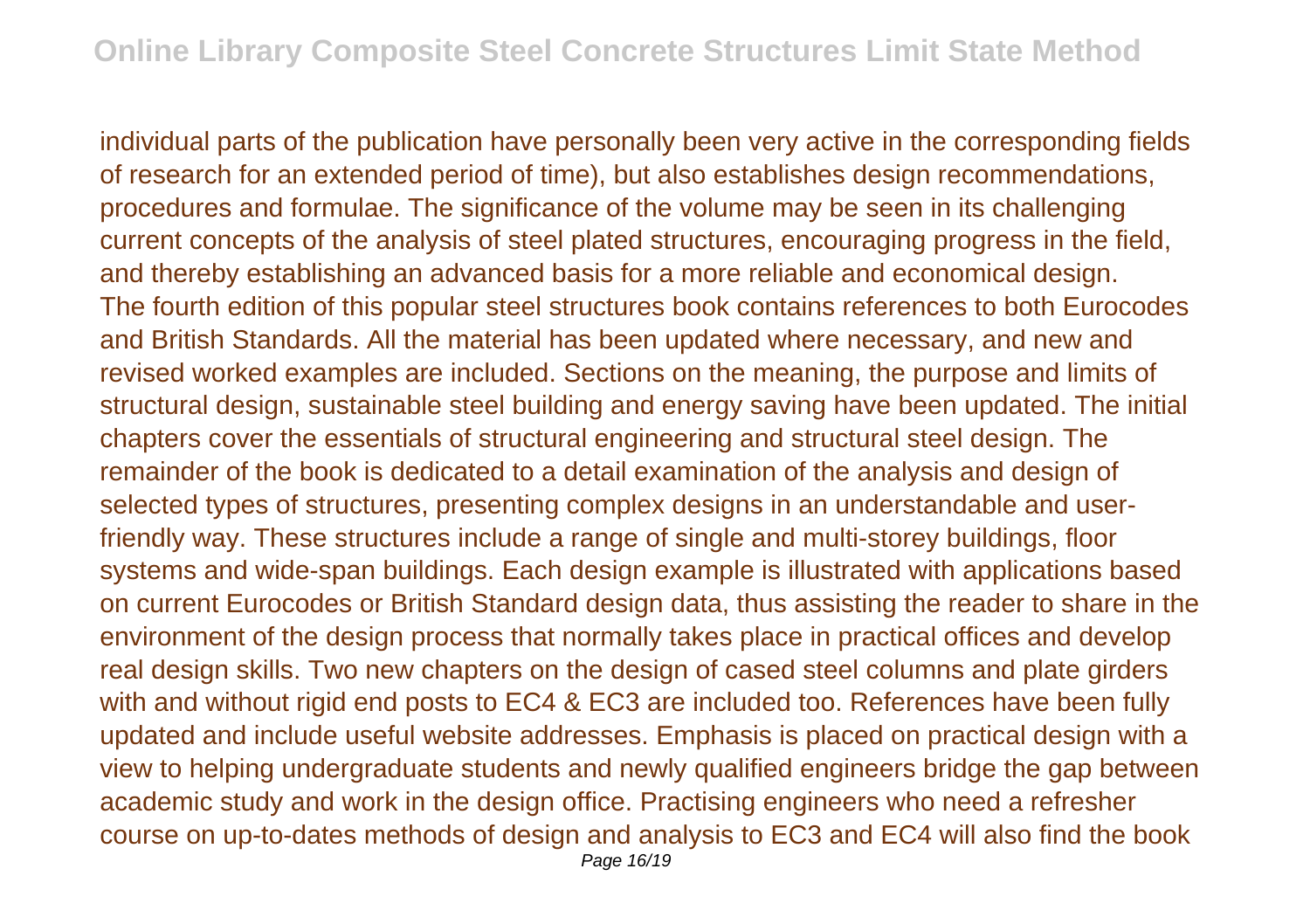useful, and numerous worked examples are included.

Covering the broad spectrum of modern structural engineering topics, the Handbook of Structural Engineering is a complete, single-volume reference. It includes the theoretical, practical, and computing aspects of the field, providing practicing engineers, consultants, students, and other interested individuals with a reliable, easy-to-use source of information. Divided into three sections, the handbook covers: This volume elucidates the design criteria and principles for steel structures under seismic loads according to Eurocode 8-1. Worked Examples illustrate the application of the design rules. Two case studies serve as best-practice samples. For more than forty years the series of International Colloquia on Stability and Ductility of Steel Structures has been supported by the Structural Stability Research Council (SSRC). Its objective is to present the latest results in theoretical, numerical and experimental research in the area of stability and ductility of steel and steel-concrete composite structures. In Stability and Ductility of Steel Structures 2019, the focus is on new concepts and procedures concerning the analysis and design of steel structures and on the background, development and application of rules and recommendations either appearing in recently published Codes or Specifications and in emerging versions, all in anticipation of the new edition of Eurocodes. The series of International Colloquia on Stability and Ductility of Steel Structures started in Paris in 1972, the last five being held in: Timisoara, Romania (1999), Budapest, Hungary (2002), Lisbon,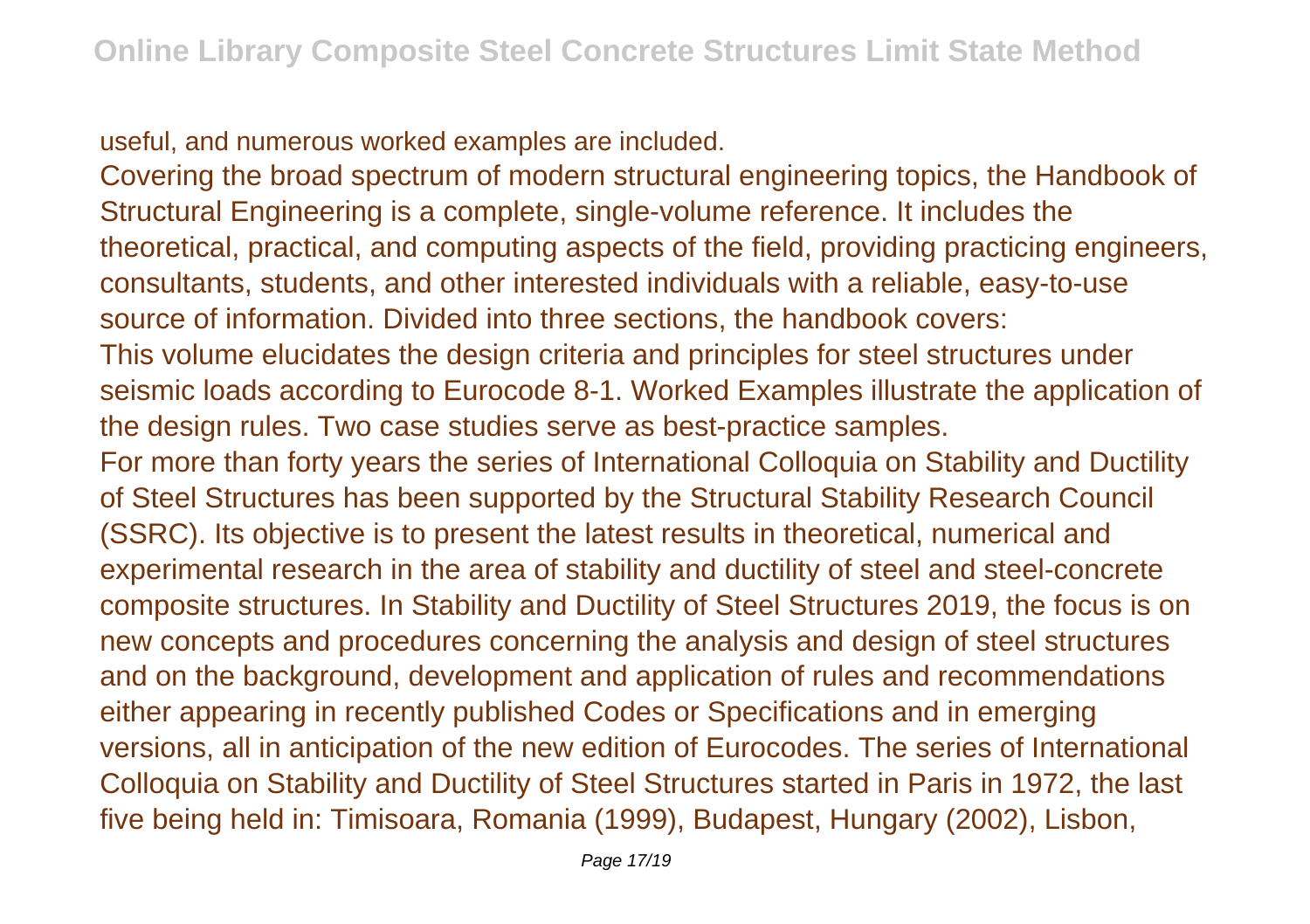Portugal (2006), Rio de Janeiro, Brazil (2010) and Timisoara, Romania (2016). The 2019 edition of SDSS is organized by the Czech Technical University in Prague. This Designer's Guide provides the user with guidance on the Interpretation and use of Part:1:f: General rules and rules for buildings of EN 1994, with flow charts and worked examples. It explains their relationship with the other Eurocode parts to which it refers and to the relevant British codes. The provision of background information and references also enables file users of Eurocode 4 to understand the origin and objectives of its provision.

This book deals with the analysis and behaviour of composite structural members that are made by joining a steel component to a concrete component. The emphasis of the book is to impart a fundamental understanding of how composite structures work, so engineers develop a feel for the behaviour of the structure, often missing when design is based solely by using codes of practice or by the direct application of prescribed equations. It is not the object to provide quick design procedures for composite members, as these are more than adequately covered by recourse to such aids as safe load tables. The subject should therefore be of interest to practising engineers, particularly if they are involved in the design of non-standard or unusual composite structures for buildings and bridges, or are involved in assessing, upgrading, strengthening or repairing existing composite structures. The fundamentals in composite construction are covered first, followed by more advanced topics that